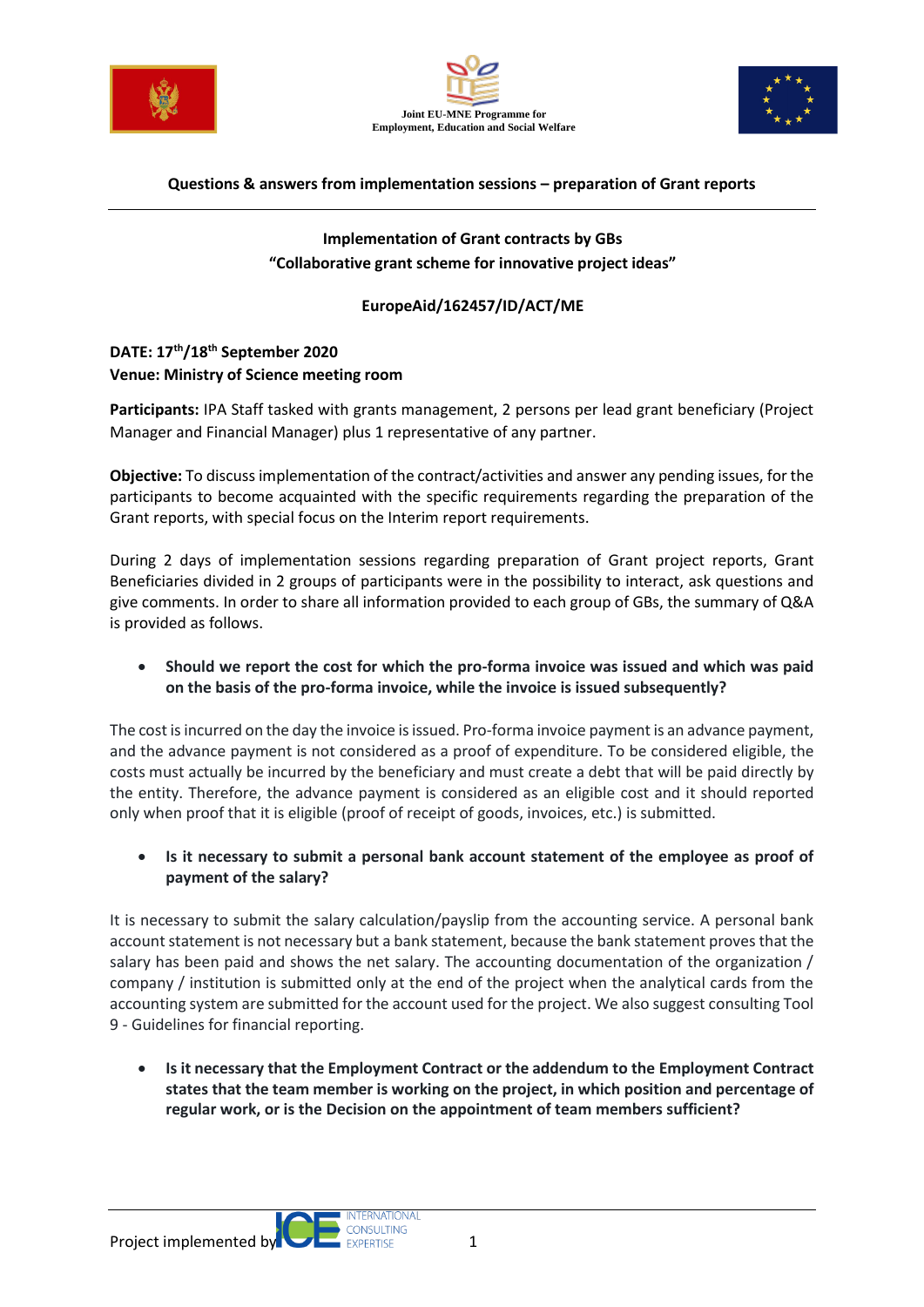





It is not necessary to have all project staff information in the Employment Contract or the addendum to the Employment Contract, because there is a Decision on the appointment of the project team that proves that the team members are engaged in the project, together with their position and the percentage of their regular work on the project, which should be submitted with the report.

• **Is it necessary to provide an explanation for the Invoice only procurement procedure (below 2,500 EUR) on which basis the supplier / expert was selected?**

It is not necessary to submit such explanation with the report, but it is recommended that the documentation related to market research is kept by the grant beneficiary for possible auditing purposes, such as the print-screen of the site, previous experience, etc.

• **Do we need to submit the Forecast budget and follow-up sheet from the template provided in Annex VI – Financial report, since in the template it is stated: "In accordance with Article 15.3 of the General Conditions a forecast budget for the subsequent reporting period or for the remaining period (if shorter)"?**

In accordance with the General conditions (Annex II of Grant Contract), 6-month reports are not foreseen, also for contracts below 100,000.00 EUR no reports are envisaged except the Final report, where a forecast is not foreseen.

However, since Grant Beneficiaries are required to submit 6-monthly reports in line with the Article 4.3 of Special conditions of their Grant Contract, both narrative and financial, it is necessary to submit a Forecast budget & Follow up sheet, together with the List of expenditures.

# **ADDITIONAL INFORMATION PROVIDED DURING THE TRAINING SESSIONS:**

- Reporting is an obligation of the beneficiary according to the Special Conditions of the Grant Contract (Art. 4) and General Conditions (Art. 2, 15.1 and 15.2) of the grant contract (Annex II). The templates for reporting are given in the grant contract (Annex VI).
- Interim/Progress Narrative and Financial Reports, together with the detailed breakdown of expenditures/List of expenditures and supporting documents, in accordance with the Article 4.3 of Special conditions, covering each 6 (six) months of the period of implementation should be submitted within 1 (one) month after the period of implementation concerned. 6-month Interim/Progress Narrative and Financial Reports shall not be supported with the Payment request.
- Submission of quarterly progress reports which should cover three month periods of implementation (starting from the contract signature) are to be submitted by the 15th day after the end of each reporting period – EXCEPT WHEN SUBMITING INTERIM/PROGRESS REPORTS!
- Submission of reports Number of copies:
	- o 2 hard copies of narrative and financial report (original and copy) +
	- $\circ$  2 electronic copies of the reports and the supporting documents on a CD-ROM or a memory stick
	- o Request for payment is always submitted in 1 original hard copy (with the Final report).